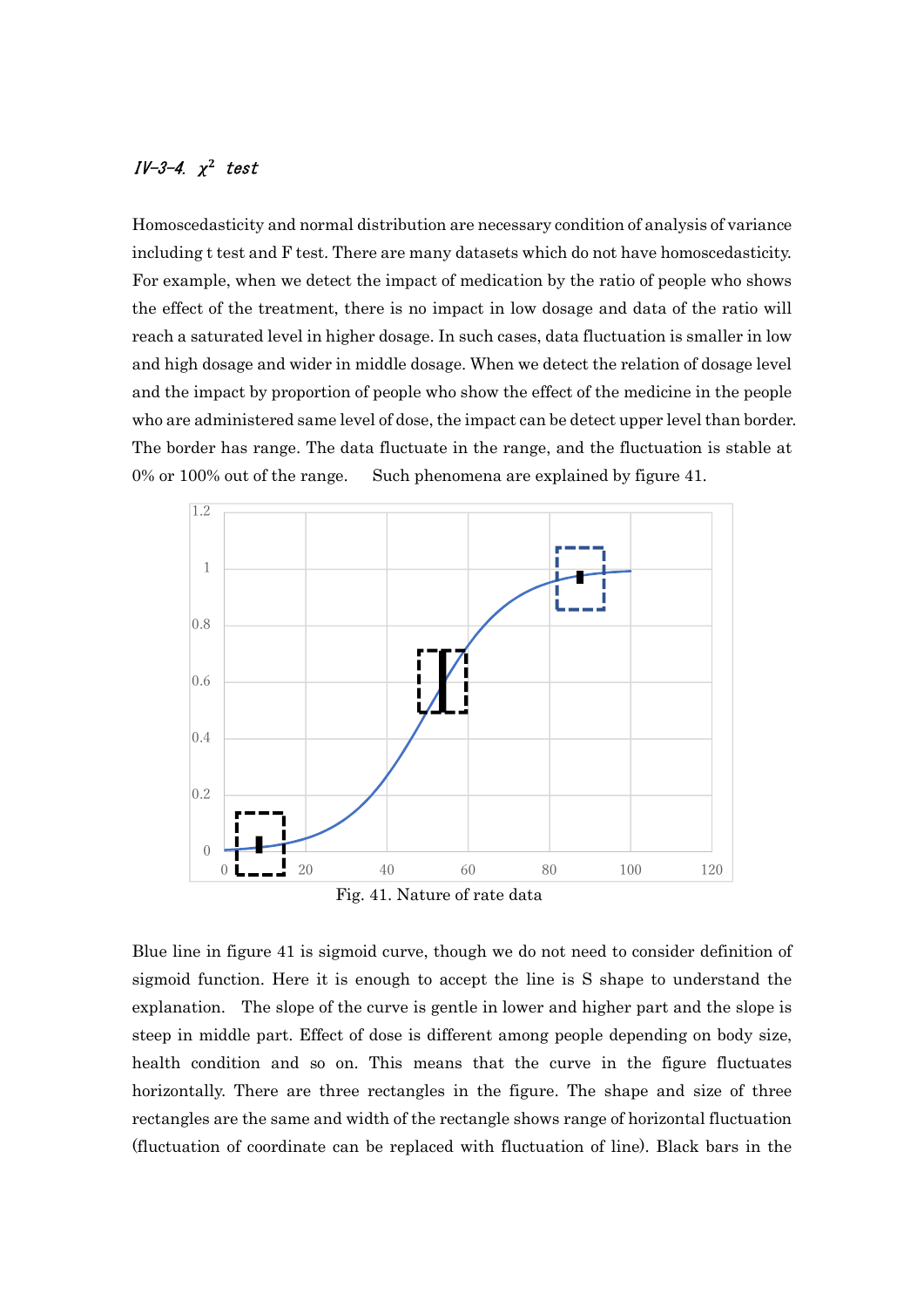rectangles show vertical fluctuation of the data in the range. Vertical fluctuation is highest around inflection point of S shape curve. As the result, we cannot expect homoscedasticity among levels of explanatory variable, when the dataset shows S shape curve totally. There are many phenomena which show S shape relation. All cumulative distribution functions are S shape or S shape like. In the case of experiment of medication, the ratio of affected people is a kind of cumulative value. Text books of statistics are suggesting avoidance of use of analysis of variance for analysis of proportional data, because proportional data has no homoscedasticity in many cases. It is not enough, because there many datasets which have no homoscedasticity other than proportional data. The author suggests confirmation of homoscedasticity before analysis by checking variances of each sub sample group or by consideration of nature of the dataset.

Chai square test is applicable to dataset of which homoscedasticity is debatable. Many text books recommend various analytical methods other than  $\chi^2$  test. Most of them are so called "nonparametric analysis". Chai square is parametric, and it includes concept of ratio of variance. In this meaning, the author is considering that  $\chi^2$  test is a kind of analysis of variance. Requirement of  $\chi^2$  test is existence of expectation value, because  $\chi^2$  distribution is distribution of ratio of variance of difference between observed value and expectation value and variance of expectation value (See III-2-5. Chai square distribution)

Observed  $\chi^2$  value is as follow.

$$
\chi^2 = \sum \frac{(f_i - e_i)^2}{e_i}
$$

 $f_i$ : observed data in sub sample population  $i$  $e_i$ : expectation value of  $f_i$ 

Formula 47

This formula is commonly introduced in many text books. In the case if proportional data, probability distribution of each proportional data is binomial distribution. In binomial

distribution  $e_i = \frac{{\sigma_i}^2}{2}$ ଶ

And the formula can be expressed as follow.

$$
\chi^2 = \sum \frac{2(f_i - \mu_i)^2}{\sigma_i^2}
$$

From this transformation we can understand that  $\chi^2$  test is a comparison of variances.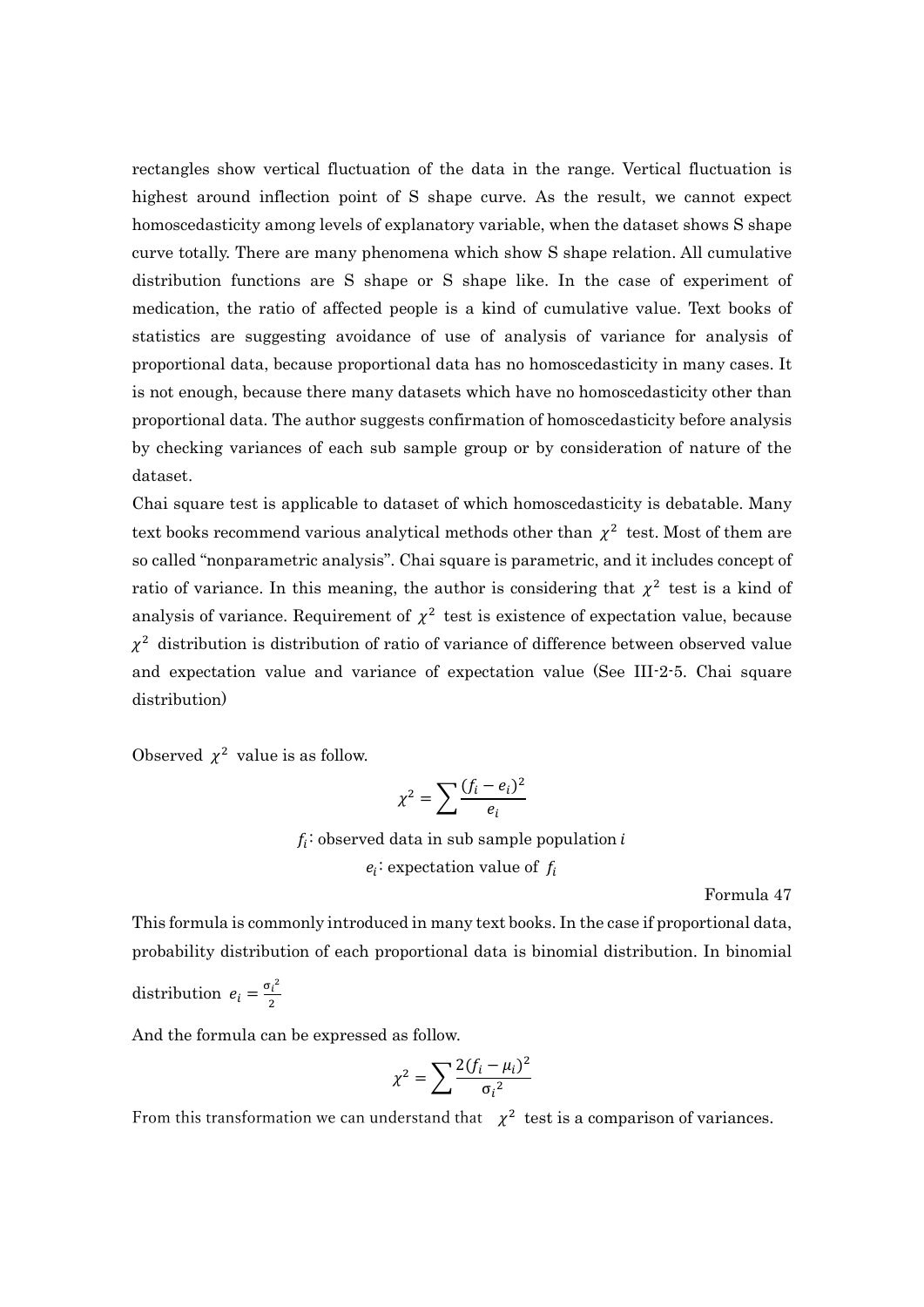Often used example is analysis of distortion of dice. For the analysis we set null hypothesis that the dice has no distortion. From this null hypothesis, we can calculate expectation values. Following is the calculation table when we roll 600 times. Expectation value of times of each pip is 100.

|          |           | ed example is analysis of distortion of dice. For the analysis we set null                                      |             |           |               |
|----------|-----------|-----------------------------------------------------------------------------------------------------------------|-------------|-----------|---------------|
|          |           | is that the dice has no distortion. From this null hypothesis, we can calculate                                 |             |           |               |
|          |           | on values. Following is the calculation table when we roll 600 times.<br>ion value of times of each pip is 100. |             |           |               |
|          | observed  | expectation difference difference <sup>2</sup>                                                                  |             |           |               |
| pip      | A         | $\mathsf B$                                                                                                     | $C = A - B$ | $D = C^2$ | $E=D/B$       |
|          | 120       | 100                                                                                                             | 20          | 400       |               |
|          | 85        | 100                                                                                                             | $-15$       | 225       | 2.25          |
| 3        | 113       | 100                                                                                                             | 13          | 169       | 1.69          |
|          | 115       | 100                                                                                                             | 15          | 225       | 2.25          |
| 5        | 80        | 100                                                                                                             | $-20$       | 400       |               |
| 6<br>sum | 87<br>600 | 100<br>600                                                                                                      | $-13$       | 169       | 1.69<br>15.88 |
|          |           |                                                                                                                 |             |           |               |
|          |           | value of $\chi^2$ is 15.88 and degree of freedom is 6.1=5.                                                      |             |           |               |
|          |           | shold of $\chi^2$ at degree of freedom 5 and risk rate $p \le 0.01$ is 15.0863                                  |             |           |               |

Observed value of  $\chi^2$  is 15.88 and degree of freedom is 6-1=5.

The threshold of  $\chi^2$  at degree of freedom 5 and risk rate  $p \le 0.01$  is 15.0863

From this, we can reject the null hypothesis that the dice has no distortion.

In the case of dice, we do not need to consider what should be expectation value. However, we should consider what should be expectation value, for application of this method for significance test of difference. 87 100 -13 169 1.69<br>
87 100 -13 169 1.69<br>
88 and degree of freedom is 6·1=5.<br>
88 and degree of freedom is 6·1=5.<br>
ee of freedom 5 and risk rate  $p \le 0.01$  is 15.0863<br>
null hypothesis that the dice has no distortion.<br>
need eed to consider what should be expectation value. However,<br>
uld be expectation value, for application of this method for<br>
.<br>
uch case. There are 2 medicines. When we administered<br>
the medicine was effective to 66 persons.

Table 38 is an example of such case. There are 2 medicines. When we administered medicine A to 116 people, the medicine was effective to 66 persons. When we administered medicine B to 97 people, the medicine is effective to 56 persons.

|                | U I            | ⊥∪∪     | ∸∽                                                                                | ⊥∪∪ |  |
|----------------|----------------|---------|-----------------------------------------------------------------------------------|-----|--|
|                | 600            | 600     |                                                                                   |     |  |
|                |                |         | of $\chi^2$ is 15.88 and degree of freedom is 6-1=5.                              |     |  |
|                |                |         | $\frac{1}{2} \chi^2$ at degree of freedom 5 and risk rate $p \le 0.01$ is 15.0863 |     |  |
|                |                |         | in reject the null hypothesis that the dice has no distortion.                    |     |  |
|                |                |         | e, we do not need to consider what should be expectation value. However,          |     |  |
|                |                |         | der what should be expectation value, for application of this method for          |     |  |
| of difference. |                |         |                                                                                   |     |  |
|                |                |         | example of such case. There are 2 medicines. When we administered                 |     |  |
|                |                |         | 116 people, the medicine was effective to 66 persons. When we                     |     |  |
|                |                |         | edicine B to 97 people, the medicine is effective to 56 persons.                  |     |  |
|                |                |         | esult of administration of two drugs expressed in actual counts.                  |     |  |
|                | A              | B       | sum                                                                               |     |  |
| effective      | 66             | 56      | 122                                                                               |     |  |
| ineffective    | 50             | 41      | 91                                                                                |     |  |
| sum            | 116            | 97      | 213                                                                               |     |  |
|                |                |         |                                                                                   |     |  |
|                |                |         | Result of administration of two drugs expressed in ratio.                         |     |  |
|                | $\overline{A}$ | B       | Sum                                                                               |     |  |
| effective      | 0.568966       | 0.57732 | 0.57276995                                                                        |     |  |

Table 39. Result of administration of two drugs expressed in ratio.

|                |          |         |                                                                 | er what should be expectation value, for application of this method for |  |
|----------------|----------|---------|-----------------------------------------------------------------|-------------------------------------------------------------------------|--|
| of difference. |          |         |                                                                 |                                                                         |  |
|                |          |         |                                                                 | xample of such case. There are 2 medicines. When we administered        |  |
|                |          |         |                                                                 | 116 people, the medicine was effective to 66 persons. When we           |  |
|                |          |         | dicine B to 97 people, the medicine is effective to 56 persons. |                                                                         |  |
|                |          |         |                                                                 | esult of administration of two drugs expressed in actual counts.        |  |
|                | A        | B       | sum                                                             |                                                                         |  |
| effective      | 66       | 56      | <b>122</b>                                                      |                                                                         |  |
| ineffective    | 50       | 41      | 91                                                              |                                                                         |  |
| sum            | 116      | 97      | 213                                                             |                                                                         |  |
|                |          |         | Result of administration of two drugs expressed in ratio.       |                                                                         |  |
|                | A        | B       | Sum                                                             |                                                                         |  |
| effective      | 0.568966 | 0.57732 | 0.57276995                                                      |                                                                         |  |
| ineffective    | 0.431034 | 0.42268 | 0.42723005                                                      |                                                                         |  |
| sum            |          | 1       |                                                                 |                                                                         |  |
|                |          |         |                                                                 | e the effects of A and B are the same. This is null hypothesis that the |  |
|                |          |         |                                                                 |                                                                         |  |

Here, we assume the effects of A and B are the same. This is null hypothesis that the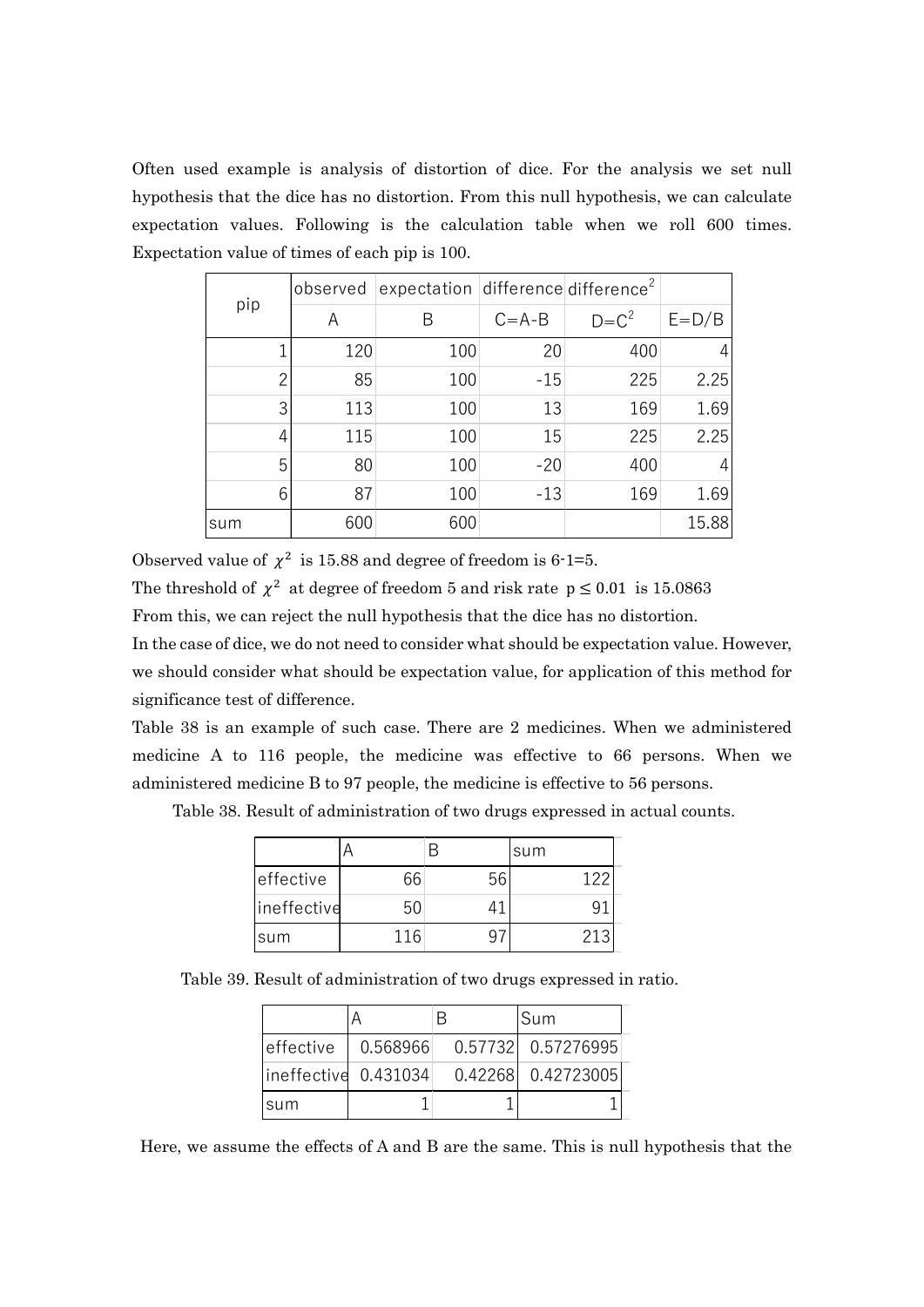ratio in each medicine group should be similar to the ratio of total group (0.57276995 and 0.42723005).

Following is an example of calculation of Chai square. From this we can make expectation values multiplying the ration in total to number of each group.

 $116 \times 0.57276995$ ,  $116 \times 0.42723005$ ,  $97 \times 0.57276995$ ,  $97 \times 0.42723005$ 

|             |                                                              |                           |                          |     | edicine group should be similar to the ratio of total group (0.57276995 |  |  |
|-------------|--------------------------------------------------------------|---------------------------|--------------------------|-----|-------------------------------------------------------------------------|--|--|
| ).          |                                                              |                           |                          |     |                                                                         |  |  |
|             |                                                              |                           |                          |     | n example of calculation of Chai square. From this we can make          |  |  |
|             | ues multiplying the ration in total to number of each group. |                           |                          |     |                                                                         |  |  |
| 6995,       | $116 \times 0.42723005$ ,                                    |                           | $97 \times 0.57276995$ , |     | $97 \times 0.42723005$                                                  |  |  |
|             |                                                              | <b>Expectation values</b> |                          |     |                                                                         |  |  |
|             | Α                                                            | B                         | sum                      |     |                                                                         |  |  |
| effective   | 66.44131                                                     | 55.55869                  |                          | 122 |                                                                         |  |  |
| ineffective | 49.55869                                                     | 41.44131                  |                          | 91  |                                                                         |  |  |
| sum         | 116                                                          | 97                        |                          | 213 |                                                                         |  |  |
|             | Differences of observed value and expectation value          |                           |                          |     |                                                                         |  |  |
|             | A                                                            | B                         |                          | Sum |                                                                         |  |  |
| ffective    | $-0.44131$                                                   |                           | 0.44131455               |     | $\overline{0}$                                                          |  |  |
|             |                                                              |                           |                          |     |                                                                         |  |  |

| 005). |             |                                                   |                           |                                                                 | medicine group should be similar to the ratio of total group (0.57276995) |
|-------|-------------|---------------------------------------------------|---------------------------|-----------------------------------------------------------------|---------------------------------------------------------------------------|
|       |             |                                                   |                           |                                                                 | an example of calculation of Chai square. From this we can make           |
|       |             |                                                   |                           | values multiplying the ration in total to number of each group. |                                                                           |
|       | 7276995,    | $116 \times 0.42723005$ ,                         |                           | $97 \times 0.57276995$ ,                                        | $97 \times 0.42723005$                                                    |
|       |             |                                                   | <b>Expectation values</b> |                                                                 |                                                                           |
|       |             | A                                                 | B                         | sum                                                             |                                                                           |
|       | effective   | 66.44131                                          | 55.55869                  | 122                                                             |                                                                           |
|       | ineffective | 49.55869                                          | 41.44131                  | 91                                                              |                                                                           |
|       | sum         | 116                                               | 97                        | 213                                                             |                                                                           |
|       |             |                                                   |                           | Differences of observed value and expectation value             |                                                                           |
|       |             | A                                                 | $\mathsf B$               | Sum                                                             |                                                                           |
|       | effective   | $-0.44131$                                        |                           | 0.44131455                                                      | $\mathbf 0$                                                               |
|       | inefective  | 0.441315                                          |                           | $-0.4413146$                                                    | 0                                                                         |
|       | sum         |                                                   | $\overline{0}$            | 0                                                               | $\boldsymbol{0}$                                                          |
|       |             | Square of differences                             |                           |                                                                 |                                                                           |
|       |             | A                                                 | B                         |                                                                 |                                                                           |
|       | effecitive  |                                                   | 0.194759<br>0.194759      |                                                                 |                                                                           |
|       | ineffective |                                                   | 0.194759<br>0.194759      |                                                                 |                                                                           |
|       |             |                                                   |                           |                                                                 |                                                                           |
|       |             | $\chi^2 = \sum_{i=1}^n \frac{(f_i - e_i)^2}{e_i}$ |                           |                                                                 |                                                                           |
|       |             | A                                                 | $\sf B$                   | Sum                                                             |                                                                           |
|       | effective   | 0.002931                                          | 0.00350546                | 0.00643674                                                      |                                                                           |
|       | inefective  | 0.00393                                           | 0.00469962                | 0.00862948                                                      |                                                                           |
|       | sum         | 0.006861                                          | 0.00820508                | 0.01506622                                                      |                                                                           |

| effecitive                      | 0.194759 0.194759 |
|---------------------------------|-------------------|
| ineffective  0.194759  0.194759 |                   |

$$
\chi^2 = \sum_{i=1}^n \frac{(f_i - e_i)^2}{e_i}
$$

| inefective  |                               | 0.441315 |                                                        | $-0.4413146$ | $\mathbf 0$                                                                          |
|-------------|-------------------------------|----------|--------------------------------------------------------|--------------|--------------------------------------------------------------------------------------|
| sum         |                               |          | $\overline{0}$                                         | $\Omega$     | $\mathbf 0$                                                                          |
|             |                               |          | Square of differences                                  |              |                                                                                      |
|             |                               |          | A                                                      | B            |                                                                                      |
|             | effecitive                    |          | 0.194759                                               | 0.194759     |                                                                                      |
|             | ineffective                   |          | 0.194759                                               | 0.194759     |                                                                                      |
|             | Α                             |          | $\chi^2 = \sum_{i=1}^n \frac{(f_i - e_i)^2}{e_i}$<br>B | Sum          |                                                                                      |
| effective   | 0.002931                      |          | 0.00350546                                             | 0.00643674   |                                                                                      |
| linefective | 0.00393                       |          | 0.00469962                                             | 0.00862948   |                                                                                      |
| sum         | 0.006861                      |          | 0.00820508                                             | 0.01506622   |                                                                                      |
|             |                               |          |                                                        |              |                                                                                      |
|             | lue of $\chi^2$ is 0.01506622 |          |                                                        |              |                                                                                      |
|             | edom is $(2-1)(2-1) = 1$      |          |                                                        |              |                                                                                      |
|             |                               |          |                                                        |              | $\epsilon$ too another common the thushold value of $\mu^2$ and we connot verted the |

Observed value of  $\chi^2$  is 0.01506622

Degree of freedom is  $(2-1)(2-1) = 1$ 

This value is too small to compare the threshold value of  $\chi^2$ , and we cannot reject the null hypothesis that the effect of medicine A and B is similar. In other word, we cannot say that effects of medicine A and B is different.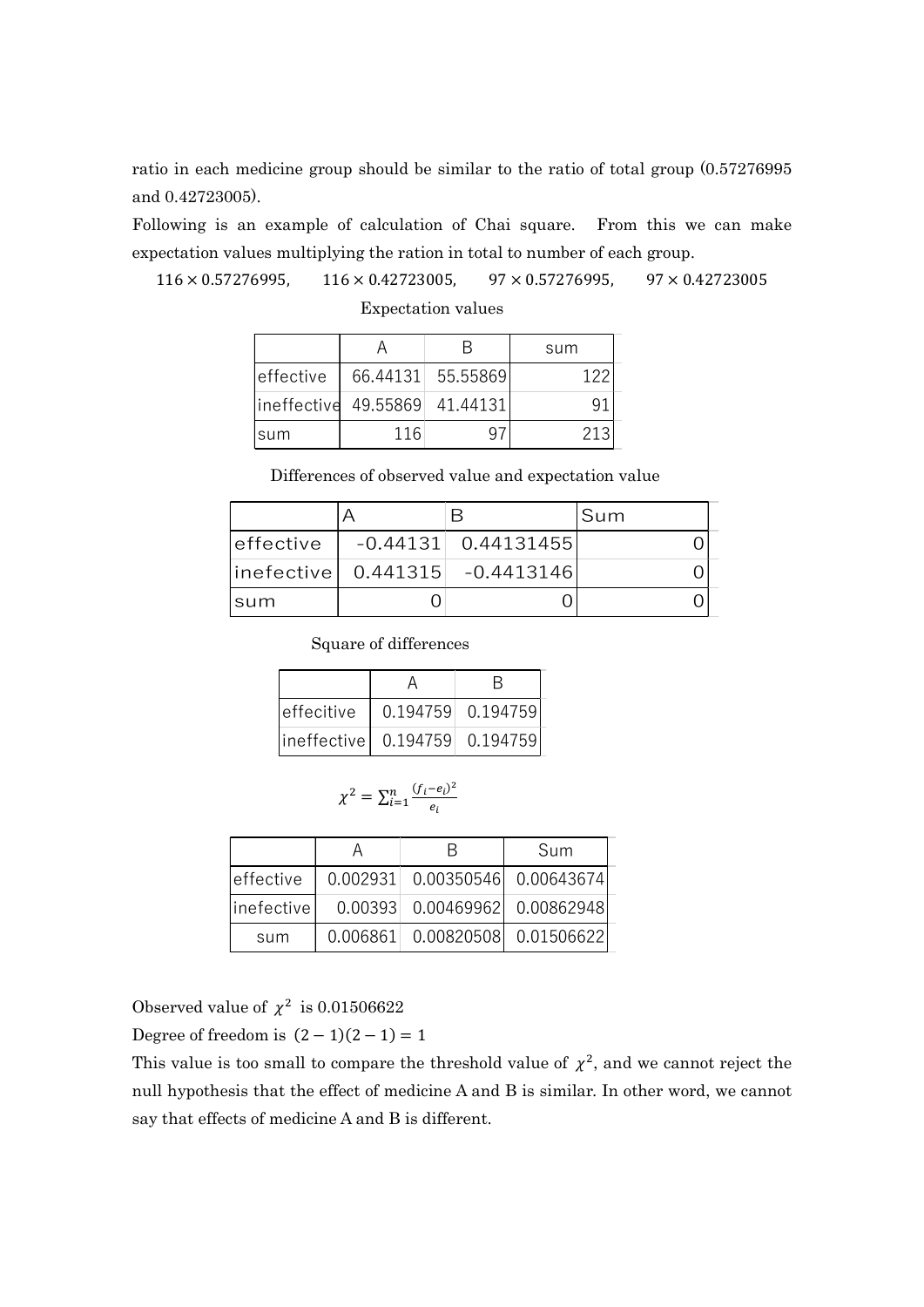We can apply  $\chi^2$  test to more complicated analysis of dataset.

Social status is not richness. Even poorest people may think that they are belonging high society, because of their cultural refinement. It is relating to the culture of the area. Following of the data of interview survey asking social level of people. Which do you think you are belonging, high society, middle society or low society. The survey is implemented in A, B, C and D city. We want to know whether there are differences among cities. to more complicated analysis of dataset.<br>
A B C D Sum process prople may think that they are belonging high<br>
eir cultural refinement. It is relating to the culture of the area.<br>
10 of interview survey asking social level o pply  $\chi^2$  test to more complicated analysis of dataset.<br>
ttus is not richness. Even poorest people may think that they are belonging high<br>
secause of their cultural refinement. It is relating to the culture of the area. apply  $\chi^2$  test to more complicated analysis of dataset.<br>
tatus is not richness. Even poorest people may think that they are belonging high<br>
because of their cultural refinement. It is relating to the culture of the are pply  $\chi^2$  test to more complicated analysis of dataset.<br>
thus is not richness. Even poorest people may think that they are belonging high<br>
ecause of their cultural refinement. It is relating to the culture of the area.<br> pply  $\chi^2$  test to more complicated analysis of dataset.<br>
tatus is not richness. Even poorest people may think that they are belonging high<br>
occause of their cultural refinement. It is relating to the culture of the area

| Table 40. Comparison of mental social level among cities. |                                                         |       | emented in A, B, C and D city. We want to know whether there are differences among |                 |              |         |     |          |
|-----------------------------------------------------------|---------------------------------------------------------|-------|------------------------------------------------------------------------------------|-----------------|--------------|---------|-----|----------|
|                                                           | A                                                       |       | $\sf B$                                                                            | $\mathsf{C}$    | $\mathsf{D}$ |         | Sum | ratio    |
| high                                                      | 10                                                      |       | 20                                                                                 | 5 <sup>1</sup>  |              | 15      | 50  | 0.208333 |
| middle                                                    | 35                                                      |       | 30                                                                                 | 30 <sup>°</sup> |              | 50      | 145 | 0.604167 |
| low                                                       | 15                                                      |       | 0                                                                                  | 20              |              | 10      | 45  | 0.1875   |
| sum                                                       | 60                                                      |       | 50                                                                                 | 55              |              | 75      | 240 |          |
|                                                           |                                                         |       | Expectation value                                                                  |                 |              |         |     |          |
|                                                           | A                                                       |       | B                                                                                  | $\mathsf{C}$    |              | D       | Sum |          |
| high                                                      |                                                         | 12.5  | 10.41667                                                                           | 11.45833        |              | 15.625  |     | 50       |
| middle                                                    |                                                         | 36.25 | 30.20833                                                                           | 33.22917        |              | 45.3125 |     | 145      |
| low                                                       |                                                         | 11.25 | 9.375                                                                              |                 | 10.3125      | 14.0625 |     | 45       |
| sum                                                       |                                                         | 60    |                                                                                    | 50              | 55           | 75      |     | 240      |
|                                                           | Difference between observed value and expectation value |       |                                                                                    |                 |              |         |     |          |
|                                                           |                                                         |       |                                                                                    |                 |              |         |     |          |
|                                                           |                                                         | A     |                                                                                    | B               | С            | D       |     |          |

Calculation of chai square

## Expectation value

| iddle  |                   | 35 |                | 30                   |          | 30           |             | 50     |                                                         | 145 |     | 0.604167 |
|--------|-------------------|----|----------------|----------------------|----------|--------------|-------------|--------|---------------------------------------------------------|-----|-----|----------|
| low    |                   | 15 |                | $\overline{0}$       |          | 20           |             | 10     |                                                         | 45  |     | 0.1875   |
| sum    |                   | 60 |                | 50                   |          | 55           |             | 75     |                                                         | 240 |     |          |
|        | on of chai square |    |                |                      |          |              |             |        |                                                         |     |     |          |
|        |                   |    |                | Expectation value    |          |              |             |        |                                                         |     |     |          |
|        |                   | A  |                | $\sf B$              |          | $\mathsf{C}$ |             | D      |                                                         | Sum |     |          |
|        |                   |    | 12.5           |                      | 10.41667 |              | 11.45833    |        | 15.625                                                  |     | 50  |          |
| middle | high              |    |                |                      | 30.20833 |              | 33.22917    |        | 45.3125                                                 |     | 145 |          |
|        | low               |    | 36.25<br>11.25 |                      | 9.375    |              | 10.3125     |        | 14.0625                                                 |     | 45  |          |
| sum    |                   |    | 60             |                      | 50       |              | 55          |        | 75                                                      |     | 240 |          |
|        |                   |    |                |                      |          |              |             |        |                                                         |     |     |          |
|        |                   |    |                |                      |          |              |             |        |                                                         |     |     |          |
|        |                   |    |                |                      |          |              |             |        | Difference between observed value and expectation value |     |     |          |
|        |                   |    | $\mathsf{A}$   |                      | $\sf B$  |              | $\mathsf C$ |        | $\mathsf{D}$                                            |     |     |          |
|        | high              |    |                | $-2.5$               |          | 9.583333     | $-6.45833$  |        | $-0.625$                                                |     |     |          |
|        | middle            |    |                | $-1.25$              |          | $-0.20833$   | $-3.22917$  |        | 4.6875                                                  |     |     |          |
|        | low               |    |                | 3.75                 |          | $-9.375$     |             | 9.6875 | $-4.0625$                                               |     |     |          |
|        |                   |    |                |                      |          |              |             |        |                                                         |     |     |          |
|        |                   |    |                | Square of difference |          |              |             |        |                                                         |     |     |          |
|        |                   |    | A              |                      | $\sf B$  |              | $\mathsf C$ |        | $\mathsf D$                                             |     |     |          |
|        | high              |    |                | 6.25                 |          | 91.84028     | 41.71007    |        | 0.390625                                                |     |     |          |
|        | middle            |    |                | 1.5625               |          | 0.043403     | 10.42752    |        | 21.97266                                                |     |     |          |

## Difference between observed value and expectation value

| high   |      | $-2.5$ 9.583333 $-6.45833$    |        | $-0.625$ |
|--------|------|-------------------------------|--------|----------|
| middle |      | $-1.25$ $-0.20833$ $-3.22917$ |        | 4.6875   |
| low    | 3.75 | $-9.375$                      | 9.6875 | -4.0625  |

## Square of difference

| ddle |        | 36.25                                                        |         | 30.20833             |          | 33.22917     |            | 45.3125 |           | 145 |
|------|--------|--------------------------------------------------------------|---------|----------------------|----------|--------------|------------|---------|-----------|-----|
| )W   |        | 11.25                                                        |         | 9.375                |          | 10.3125      | 14.0625    |         | 45        |     |
| JM   |        | 60                                                           | 50      |                      | 55       |              | 75         |         | 240       |     |
|      |        | Difference between observed value and expectation value      |         |                      |          |              |            |         |           |     |
|      |        | A                                                            |         | B                    |          | C            |            | D       |           |     |
|      | high   |                                                              | $-2.5$  | 9.583333             |          |              | $-6.45833$ |         | $-0.625$  |     |
|      | middle |                                                              | $-1.25$ | $-0.20833$           |          |              | $-3.22917$ |         | 4.6875    |     |
|      | low    |                                                              | 3.75    |                      | $-9.375$ | 9.6875       |            |         | $-4.0625$ |     |
|      |        |                                                              |         | Square of difference |          |              |            |         |           |     |
|      |        | A                                                            |         | B                    |          | $\mathsf{C}$ |            | D       |           |     |
|      | high   |                                                              | 6.25    | 91.84028             |          | 41.71007     |            |         | 0.390625  |     |
|      | middle |                                                              | 1.5625  | 0.043403             |          | 10.42752     |            |         | 21.97266  |     |
|      | low    |                                                              | 14.0625 | 87.89063             |          | 93.84766     |            |         | 16.50391  |     |
|      |        | Calculation of $\chi^2$ value $\sum \frac{(f_i-e_i)^2}{e_i}$ |         |                      |          |              |            |         |           |     |

Calculation of 
$$
\chi^2
$$
 value  $\sum \frac{(f_i - e_i)^2}{e_i}$